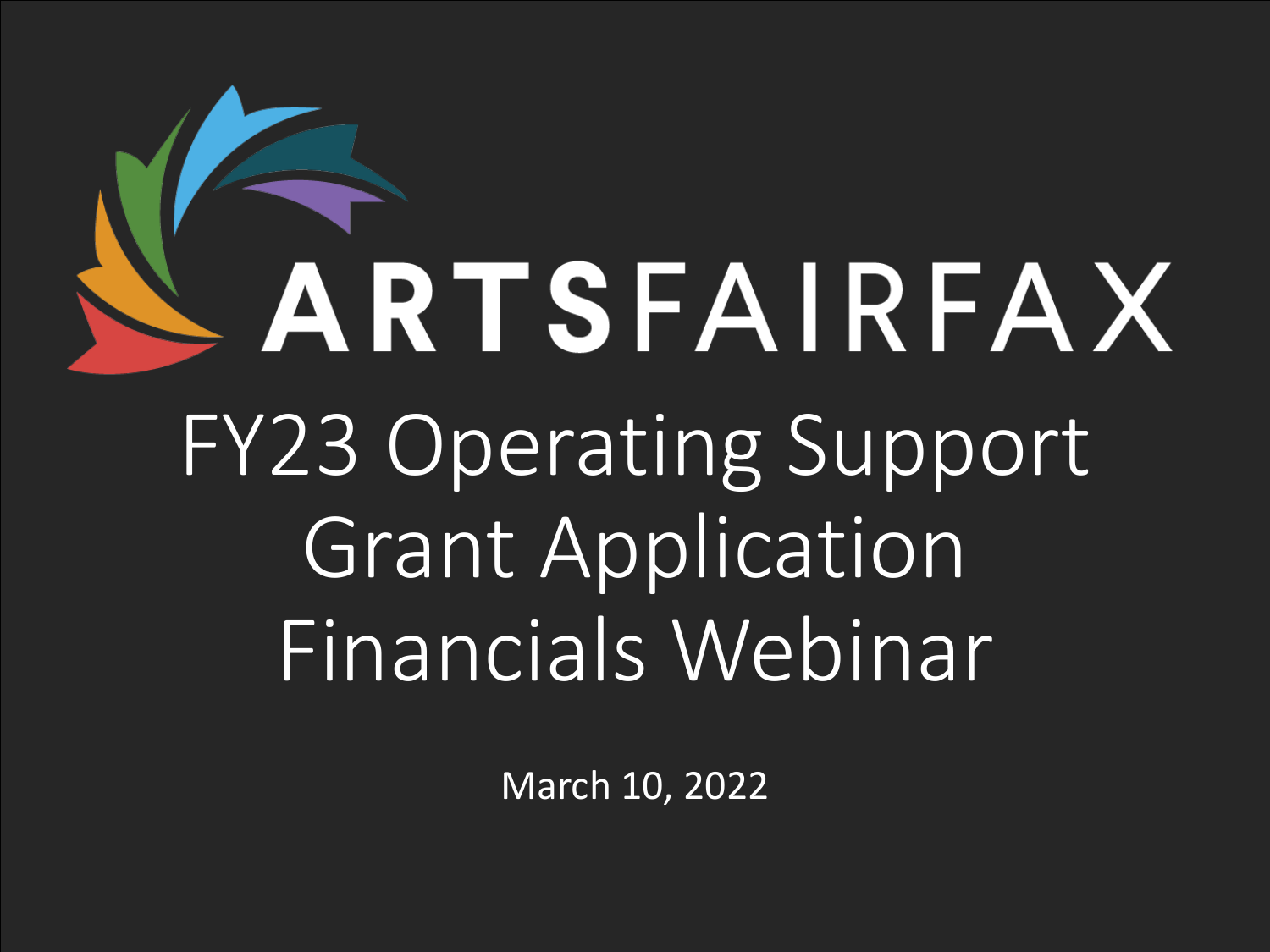# **Agenda**

- Introductions
- Criteria Overview
- Required Documents
- Financials Section of the Application
	- Terminology
	- Online Financials Table
	- Narrative
- Q&A
- Date Reminders
- Resources
	- Contact Information
	- General Accounting Explanations

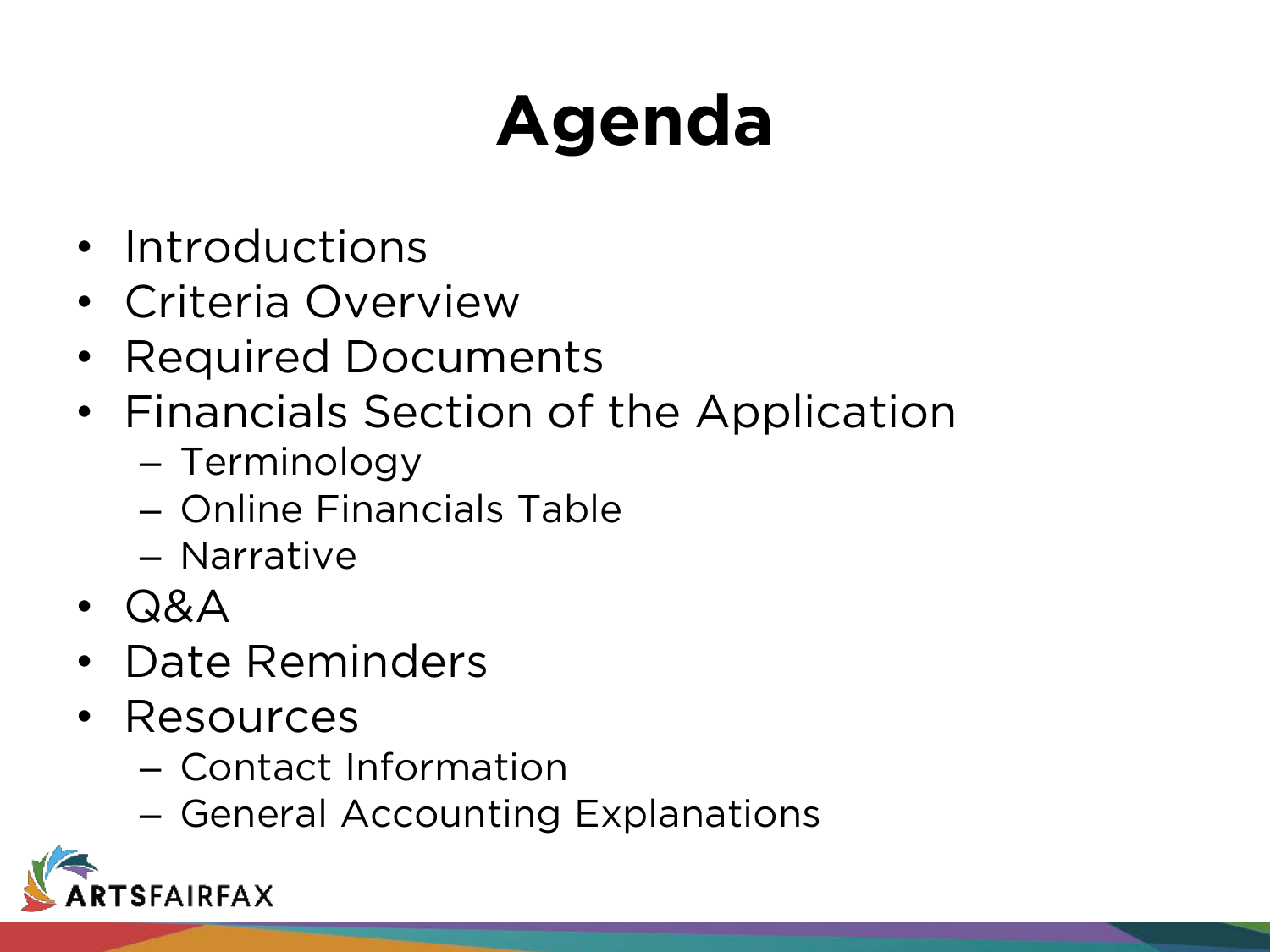# **Introductions**

- Jackie Dubin, Grants Manager ArtsFairfax
- Sarah Bright Yaneza, Owner The Bright Solutions
	- Ms. Bright has eighteen years of experience in fiscal management with not-for-profit and for-profit organizations. Since forming The Bright Solutions in 2008, Sarah has supported organizations with missions ranging from visual/performing arts to civic engagement to membership-based to health and human services.





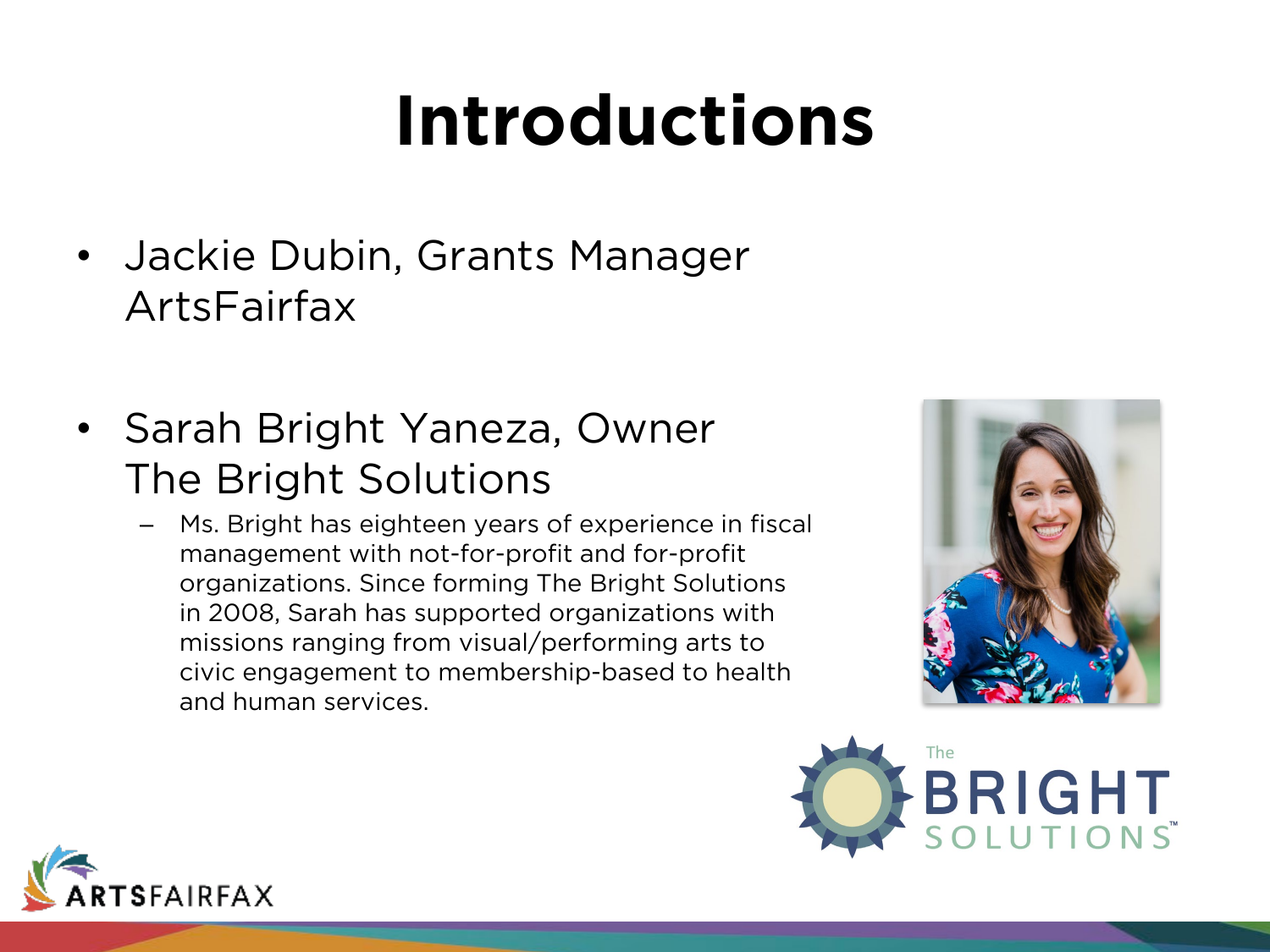### **Purpose of the Operating Support Grant**

- To advance the arts in Fairfax County by supporting the goals and objectives of the county's arts organizations, helping them maintain and develop their programs, services, and facilities
- To maintain organizational stability as a platform for becoming more resilient, adaptable, and nimble for sustainability, change, and growth
- Recognize a broad spectrum of the county's cultural organizations

Audience Poll #1

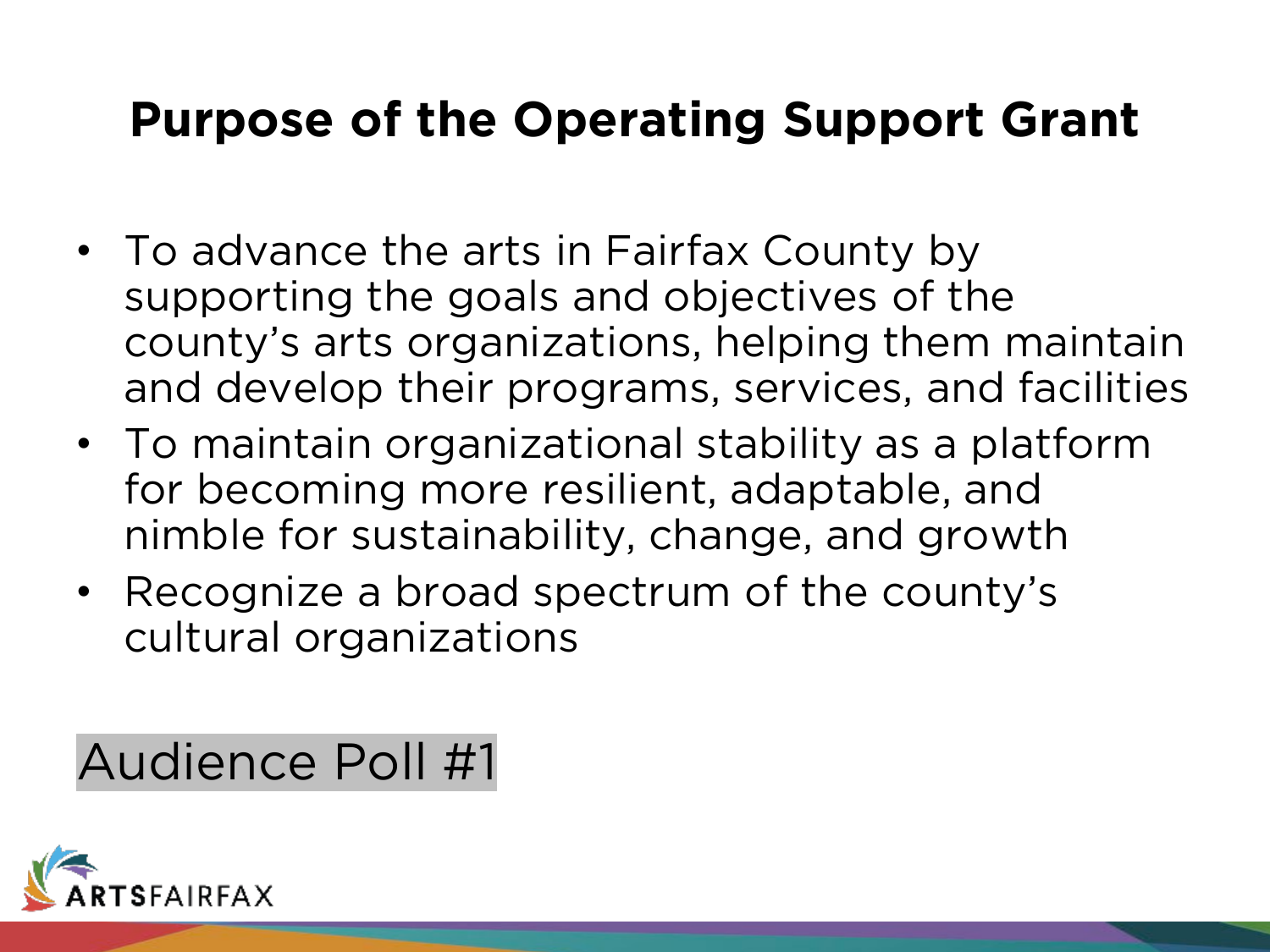# **Financials Criteria**

- Is the applicant financially stable; and/or does the application explain changes in finances due to the pandemic and steps being taken or planned, to address needs and changes? \*
- Does the applicant have a reasonable and clear future budget scenario?
- Does the applicant have a history of income from a variety of earned and unearned sources?

\* designates Short Form criteria

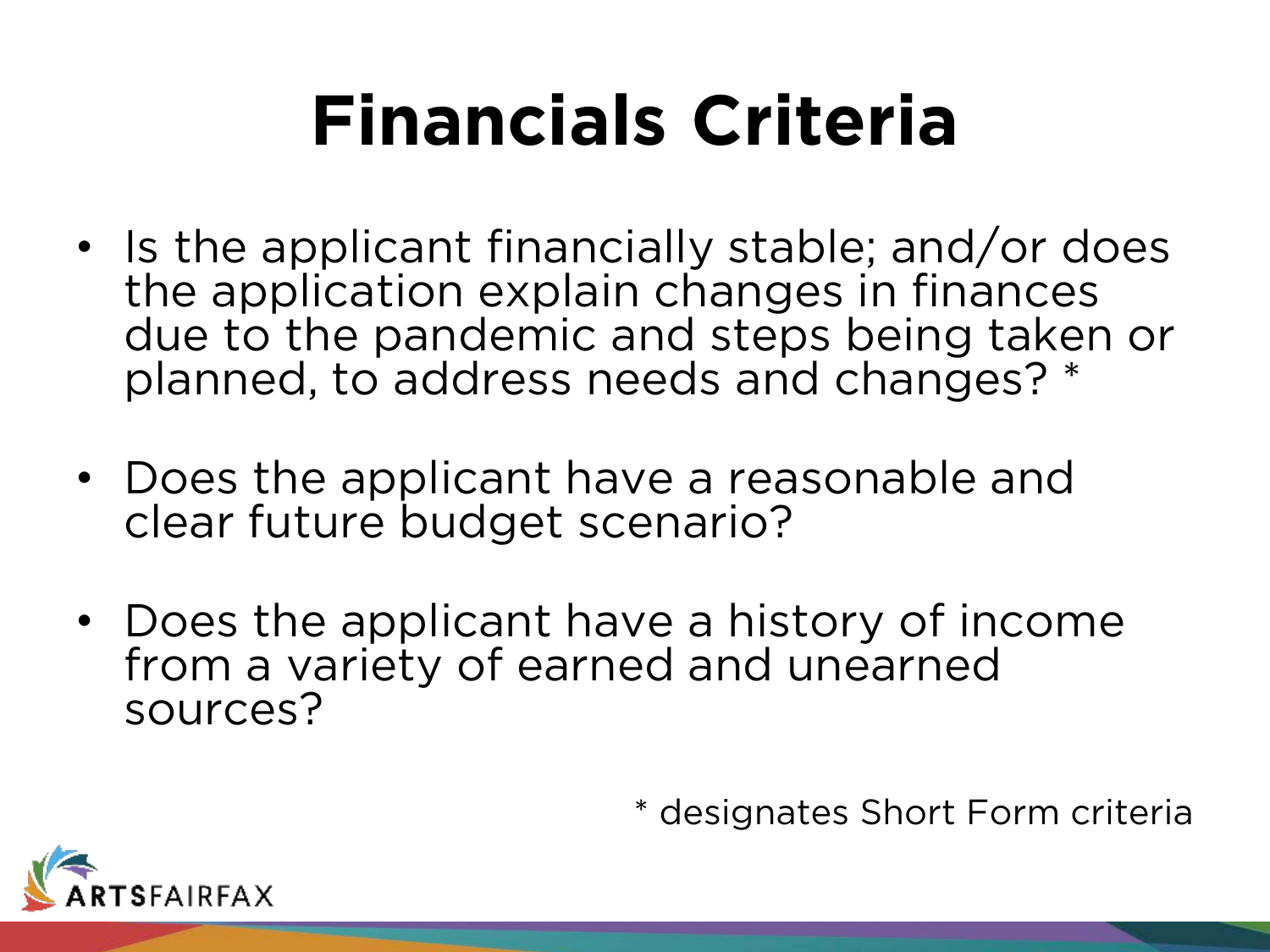# **Required Financial Documents**

### • **Eligibility Section**

- IRS Determination Letter
- Treasurer's Report/Audit

### • **Applicant Information Section**

– Most Recent 990/990-N/990-EZ

### • **Financials Section**

- Financials Table
	- Must be filled out in the web version of the application

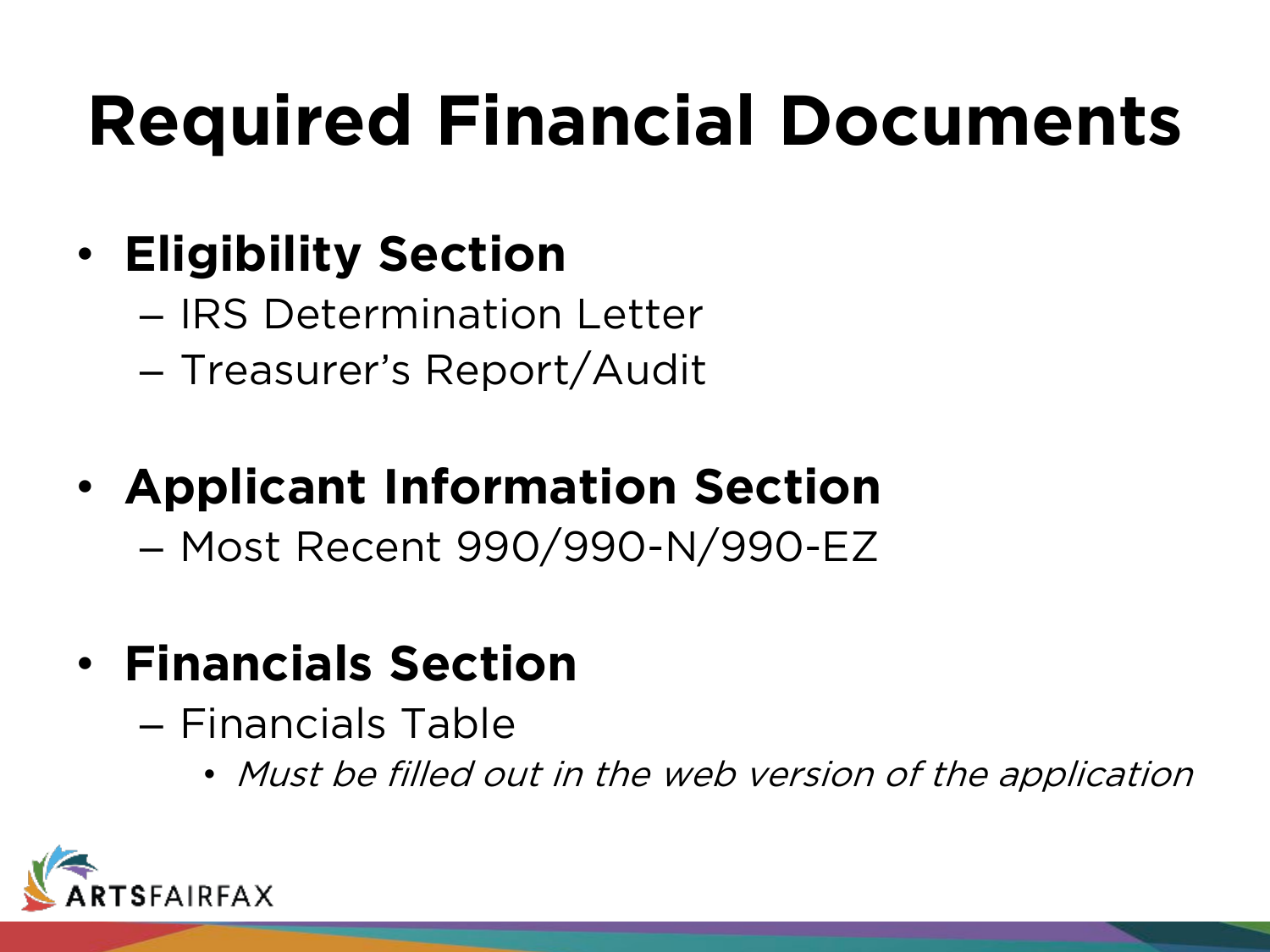### **Required Documents Cont.**

- **Most Recent IRS 990 -** Definition: Informational Tax Return for non-profit organizations.
- **Who Must File -** Most organizations exempt from income tax under section 501(a) must file an annual information return (Form 990 or 990-EZ) or submit an annual electronic notice (Form 990-N), depending upon the organization's gross receipts and total assets.
- **990-N: Gross receipts \$50K or less; 990-EZ**: Gross receipts less than \$200K and total Assets less than \$500K; 990: Gross Receipts more or greater than \$200K and total assets more or greater than \$500K.
- **Difference between N, EZ, and regular?** N is online e-postcard, three steps. EZ is about four pages, with some attachments. Regular can be 30-40 pages, many different schedules, lots of questions on policies, etc.

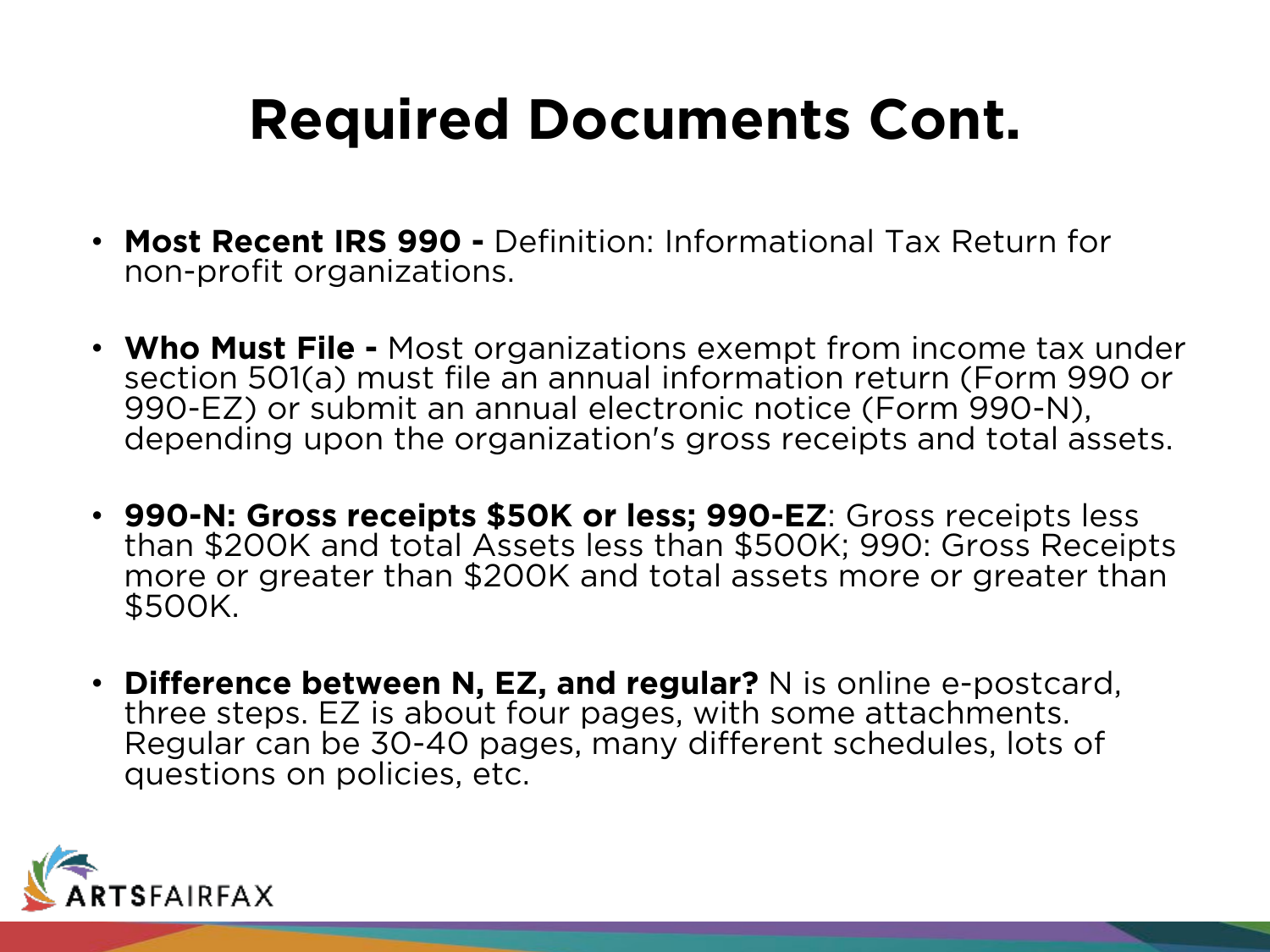### **Required Documents Cont.**

#### **Treasurer's Report or Audit**

- **Audit**: typically refers to audited financial statements which are prepared by a CPA firm through a series of interviews/tests/reviews at the end of the fiscal year. The audited financial statements usually have several standard reports as well as notes to explain the activities for the year.
	- Required by ArtsFairfax for budgets over \$750,000
- **Treasurer's report**: Refers to a report that is prepared by the Treasurer of the Board of Directors. Will not be certified financial statements, but whatever report internally that has basic reports such as: Balance Sheet, Income Statement, Cash Flows Statement.

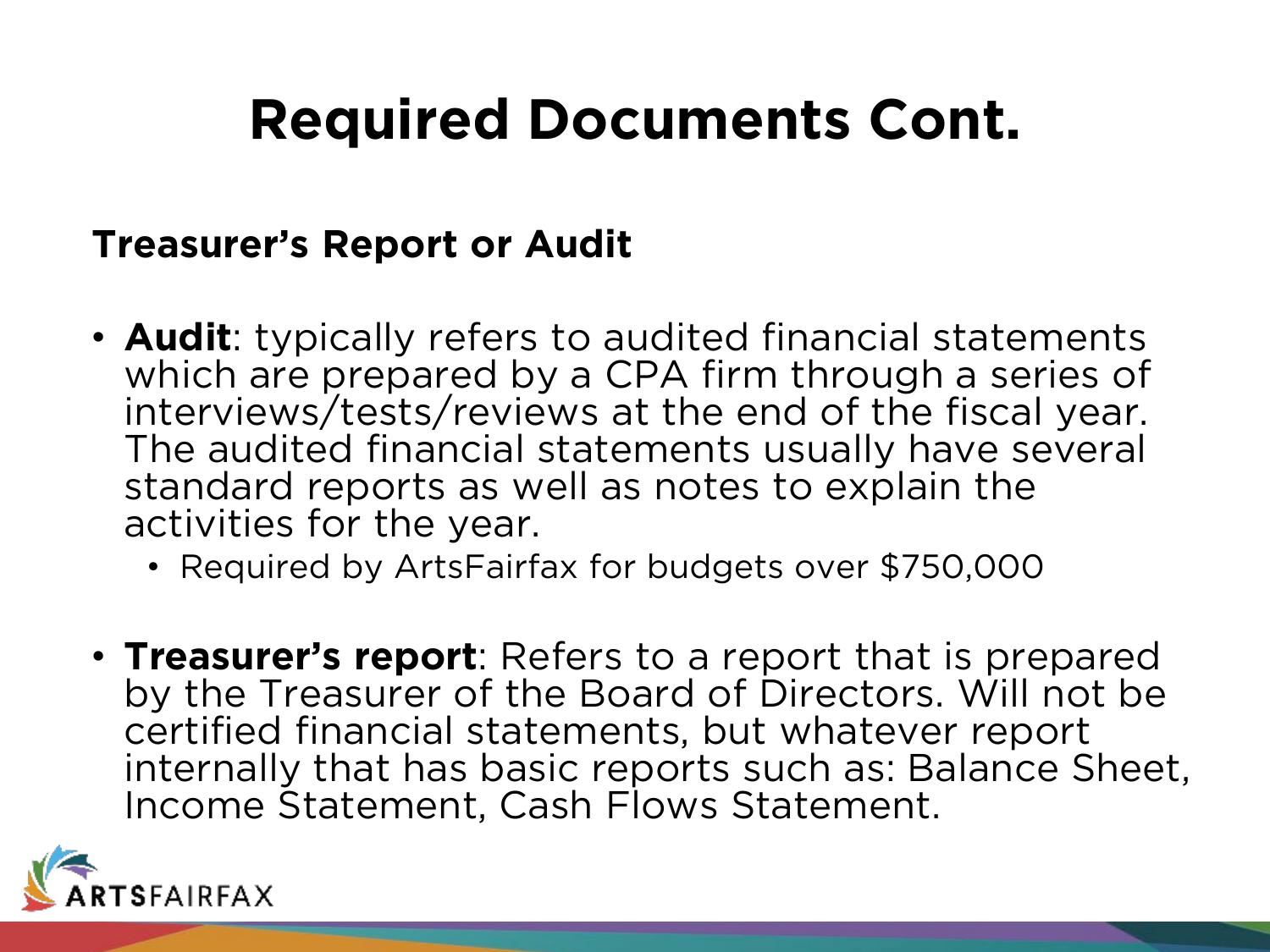# **Method of Accounting**

### • **Cash vs Accrual**

- Accrual accounting is the preferred accounting method for non-profit organizations and means that you recognize revenue and expense when incurred (not necessarily when a check is written or cash is received).
- Cash accounting recognizes revenue and expense when it clears the bank account.

### • Audience Poll #2

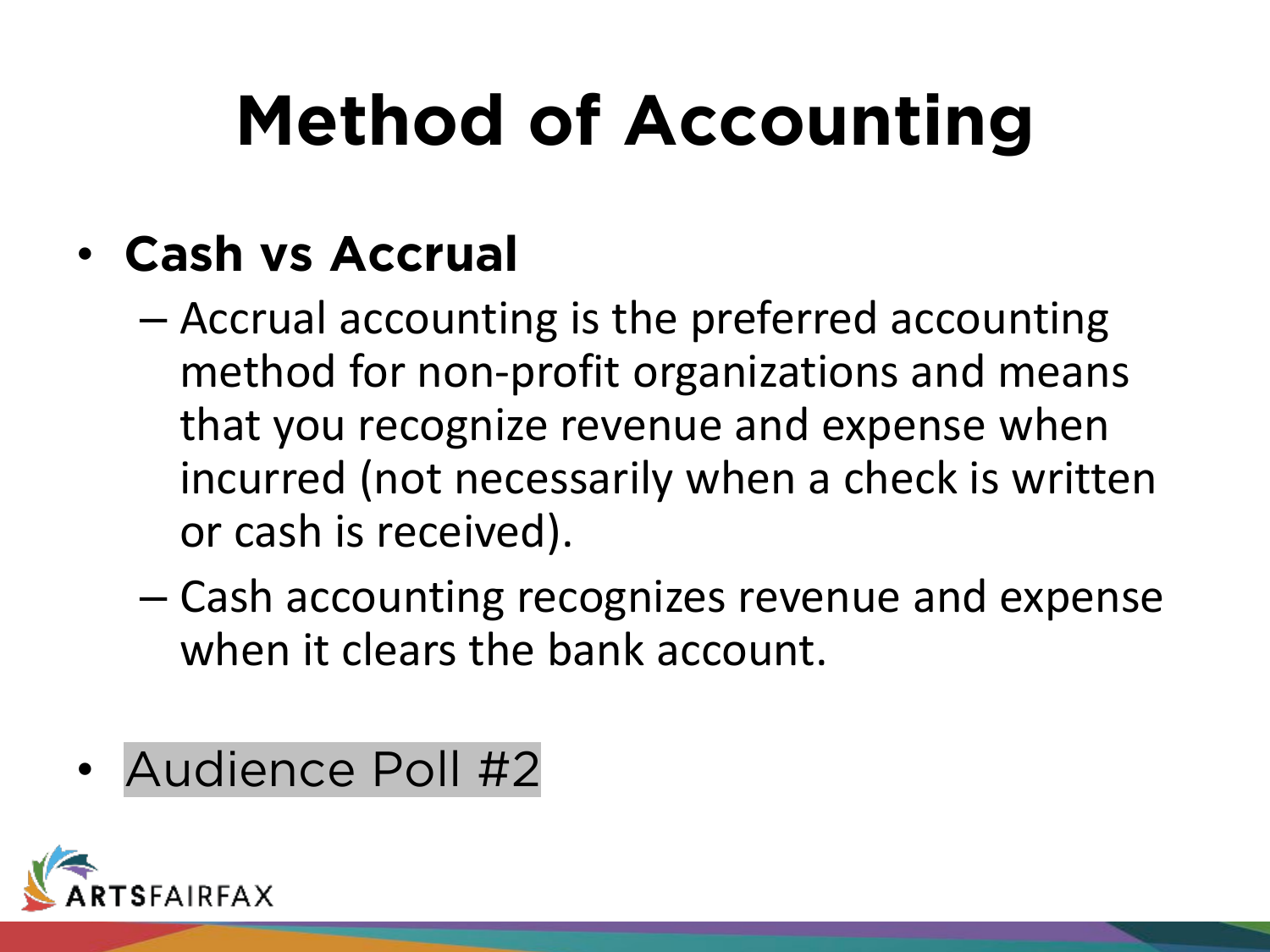# **Fiscal Year**

- Twelve consecutive months that your organization elects to use for a fiscal period. Some organizations use the calendar year (January – December), others use a fiscal year that starts mid-year (July – June), and others select other periods as well.
- Audience Poll #3

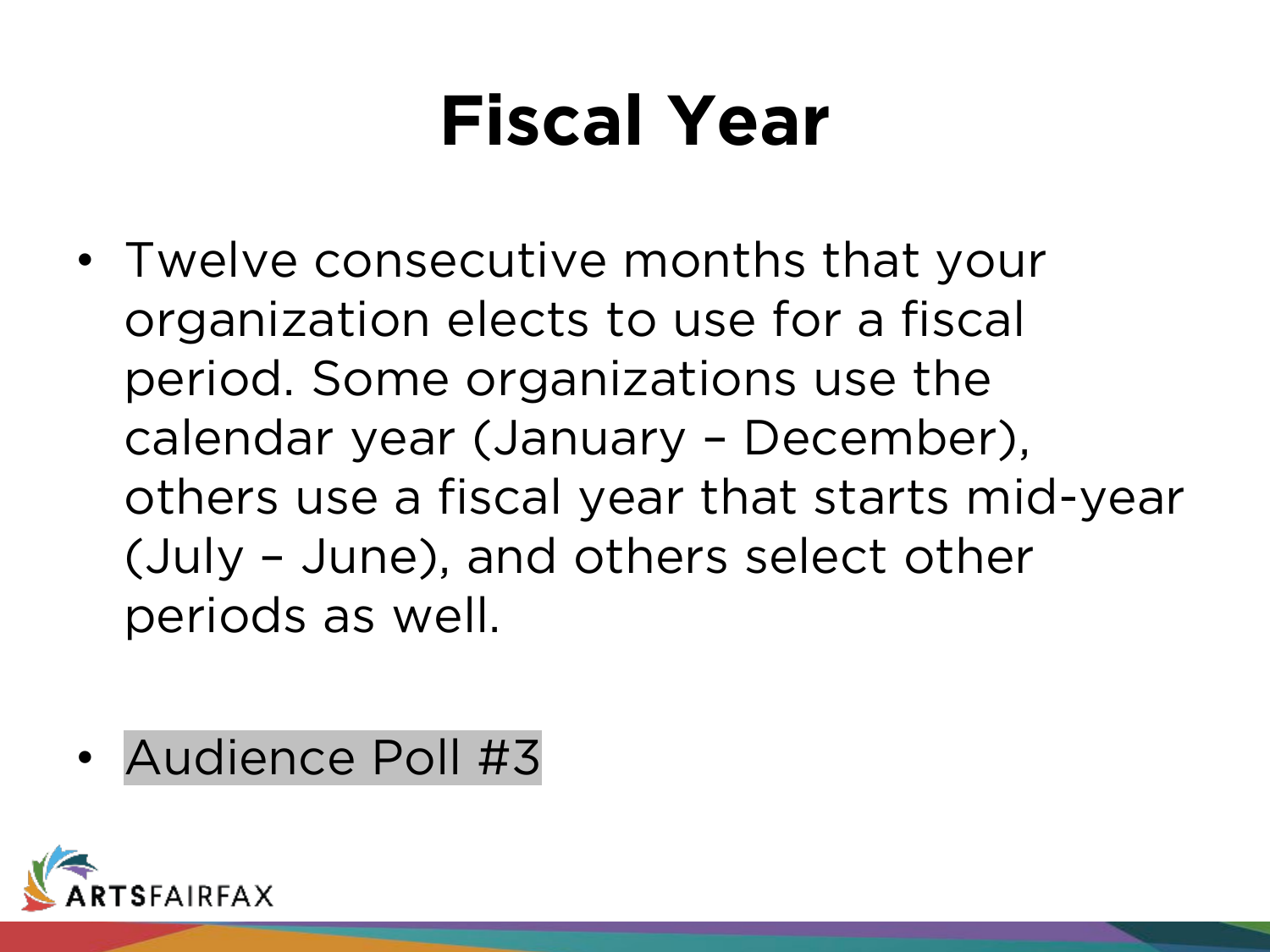# **Budget Level**

- For the Operating Support Grant Program, your budget size is determined by the "Total Expenses" from your most recently completed fiscal year. Do not include in-kind expenses in the budget level calculation.
	- Level 1 \$10,000-50,000 (use short form)
	- Level 2 \$50,000-100,000
	- Level 3 \$100,000-\$250,000
	- Level 4 \$250,000-\$500,000
	- Level 5 over \$500,000

#### Audience Poll #4

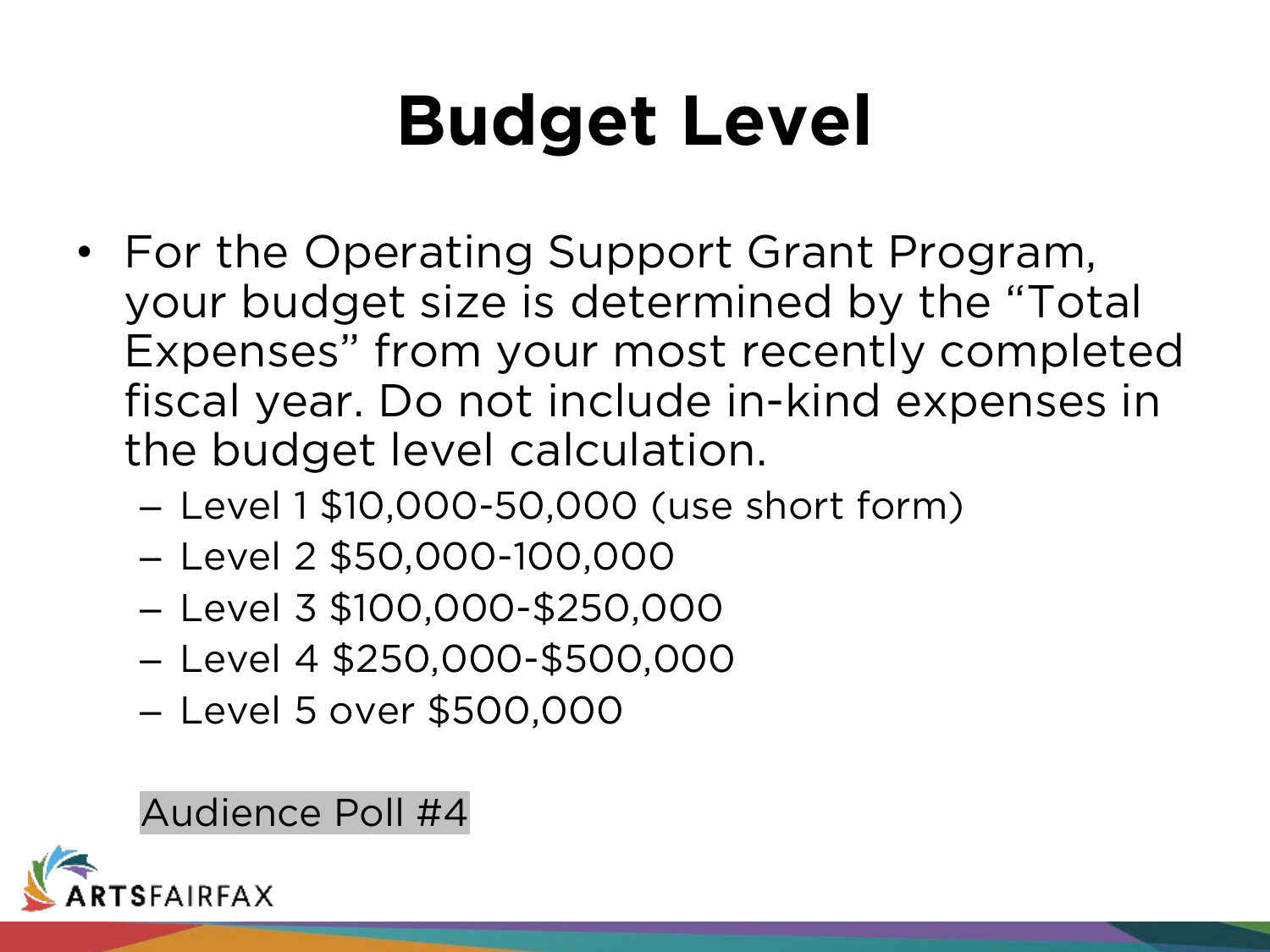# **Financials Table**

- **Web application**
	- To apply, visit:
	- [www.artsfairfax.submittable.com/submit](http://www.artsfairfax.submittable.com/submit)
- **Resource: Excel Worksheet**
	- To download, visit:
	- [https://artsfairfax.org/operating-support-grant](https://artsfairfax.org/operating-support-grant-application-resources/)application-resources/

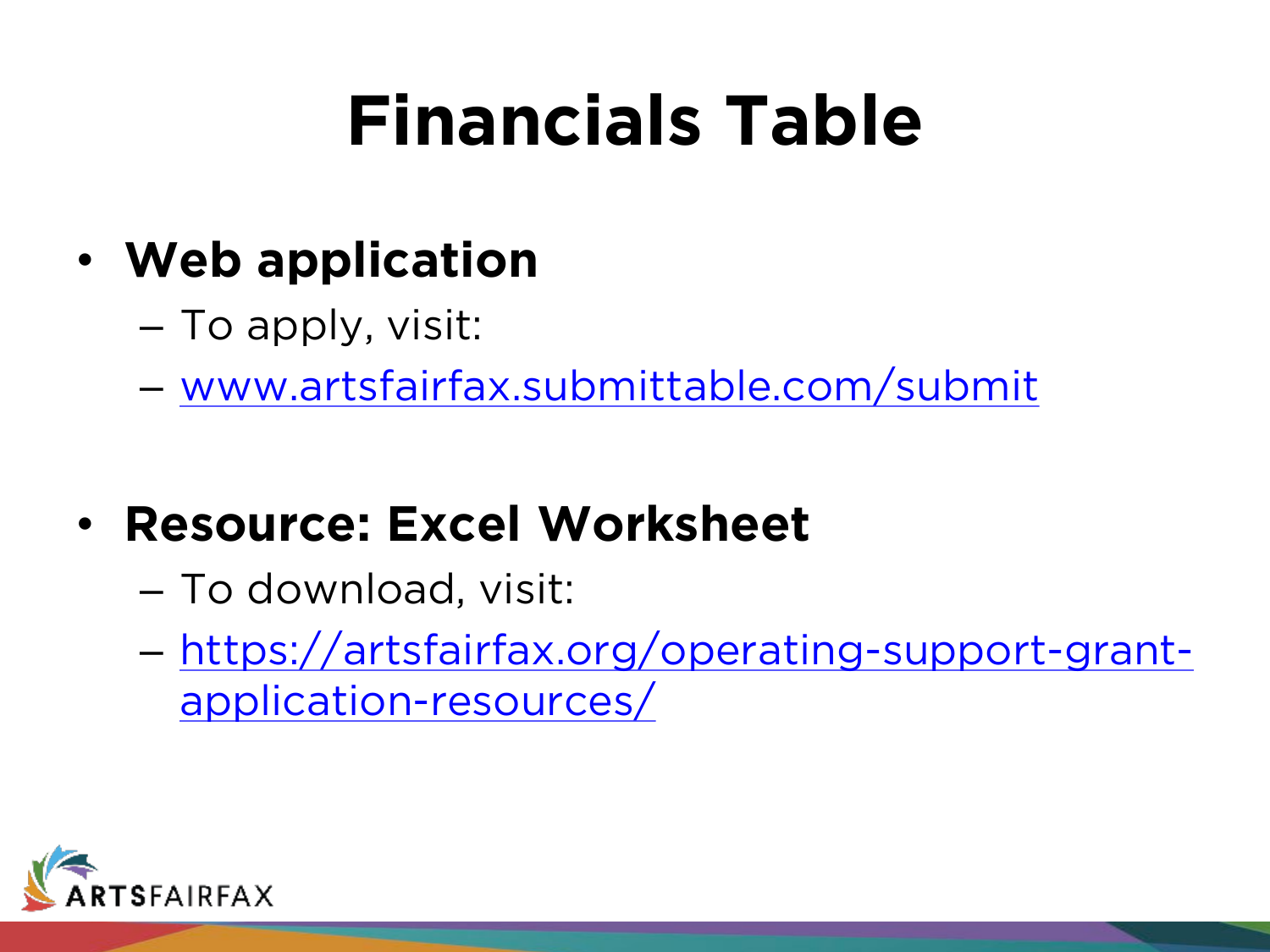### **Financials Table - Web Version Preview**

- Required for an application to be considered complete
- Figures should be entered directly into the table

| <b>EARNED INCOME REVENUES</b>         | A. Most Recently<br><b>Completed Fiscal Year</b> | <b>B. Current Fiscal Year</b><br><b>Approved Budget</b> | C. Next Fiscal Year | <b>Notes</b> |
|---------------------------------------|--------------------------------------------------|---------------------------------------------------------|---------------------|--------------|
| 1. Tickets/Admissions                 |                                                  |                                                         |                     |              |
| 2. Memberships                        |                                                  |                                                         |                     |              |
| 3. Contract Services                  |                                                  |                                                         |                     |              |
| 4. Performances Fees                  |                                                  |                                                         |                     |              |
| 5. Tuition/Class/Workshop Fees        |                                                  |                                                         |                     |              |
| 6. Advertising Sales                  |                                                  |                                                         |                     |              |
| 7. Merchandise Sales &<br>Concessions |                                                  |                                                         |                     |              |
| 8. Rentals                            |                                                  |                                                         |                     |              |
| 9. Special Events                     |                                                  |                                                         |                     |              |
| 10. Other                             |                                                  |                                                         |                     |              |
| 11. Other                             |                                                  |                                                         |                     |              |
| 12. Other                             |                                                  |                                                         |                     |              |

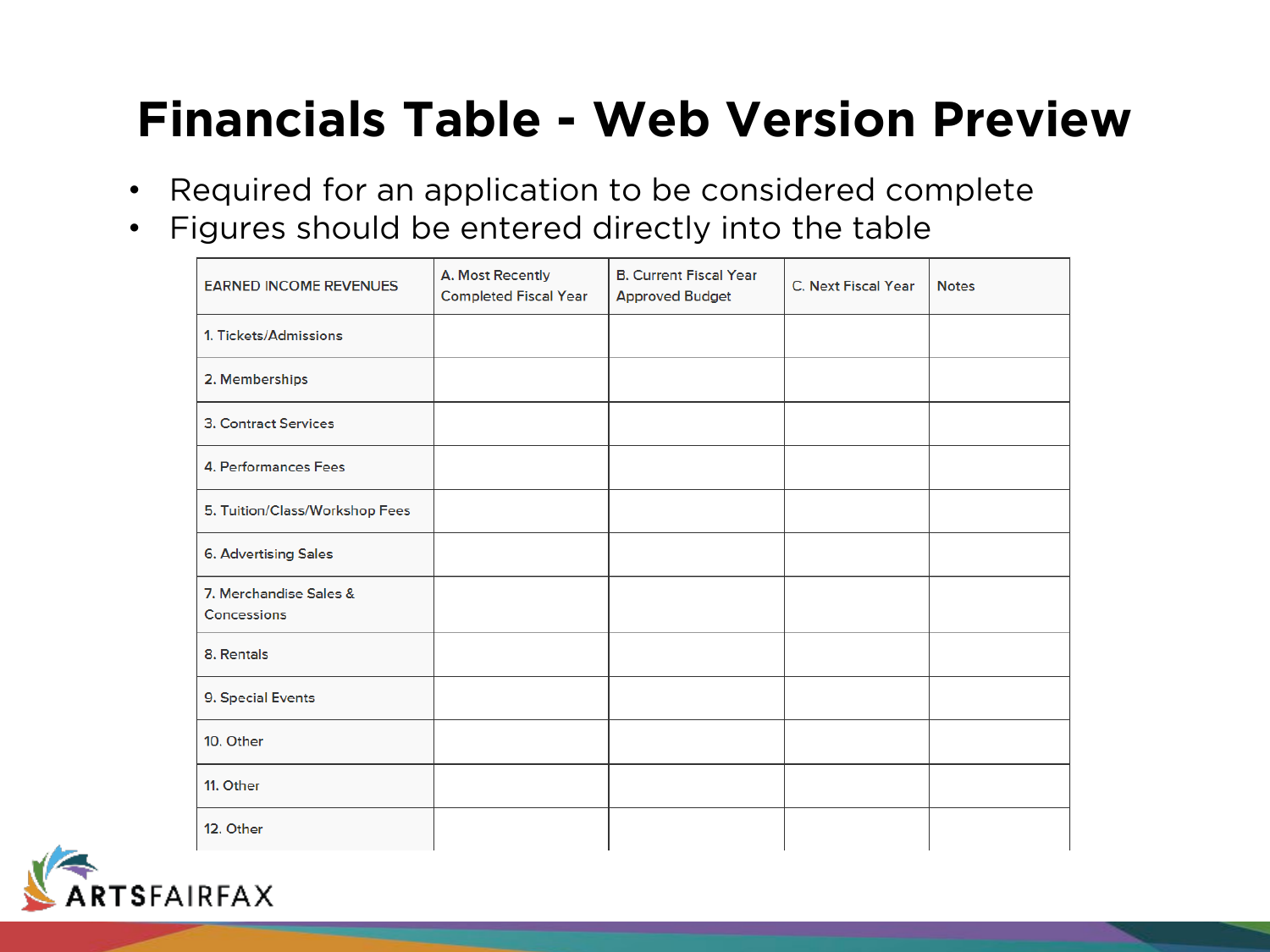### **Financials Table – Excel Version Preview**

- Same exact content as the web version
- Color coded
- Easily shared

| <b>EARNED INCOME REVENUES</b>          | A. Most Recently Completed Fiscal Year B. Current Fiscal Year Approv C. Next Fiscal Year Notes |     |     |  |
|----------------------------------------|------------------------------------------------------------------------------------------------|-----|-----|--|
| 1. Tickets/Admissions                  |                                                                                                |     |     |  |
| 2. Memberships                         |                                                                                                |     |     |  |
| 3. Contract Services                   |                                                                                                |     |     |  |
| 4. Performances Fees                   |                                                                                                |     |     |  |
| 5. Tuition/Class/Workshop Fees         |                                                                                                |     |     |  |
| 6. Advertising Sales                   |                                                                                                |     |     |  |
| 7. Merchandise Sales & Concessions     |                                                                                                |     |     |  |
| 8. Rentals                             |                                                                                                |     |     |  |
| 9. Special Events                      |                                                                                                |     |     |  |
| 10. Other                              |                                                                                                |     |     |  |
| 11. Other                              |                                                                                                |     |     |  |
| 12. Other                              |                                                                                                |     |     |  |
| <b>SUBTOTAL EARNED INCOME REVENUES</b> | \$0                                                                                            | \$0 | \$0 |  |
|                                        |                                                                                                |     |     |  |

| <b>CONTRIBUTED/UNEARNED REVENUES</b>             | A. Most Recently Completed Fiscal Year | B. Current Fiscal Year Approv C. Next Fiscal Year Notes |     |  |
|--------------------------------------------------|----------------------------------------|---------------------------------------------------------|-----|--|
| 13. Individuals                                  |                                        |                                                         |     |  |
| 14. Board Contributions                          |                                        |                                                         |     |  |
| 15. Corporations                                 |                                        |                                                         |     |  |
| 16. Foundations                                  |                                        |                                                         |     |  |
| 17. Federal                                      |                                        |                                                         |     |  |
| 18. State (VCA and/or line item)                 |                                        |                                                         |     |  |
| 19. Local (Not including this ArtsFairfax Grant) |                                        |                                                         |     |  |
| 20. Interest & Investment Income                 |                                        |                                                         |     |  |
| <b>21. Other</b>                                 |                                        |                                                         |     |  |
| 22. Other                                        |                                        |                                                         |     |  |
| 23. Other                                        |                                        |                                                         |     |  |
| <b>SUBTOTAL CONTRIBUTED/UNEARNED REVENUES</b>    | \$0                                    | \$0                                                     | \$0 |  |
|                                                  |                                        |                                                         |     |  |

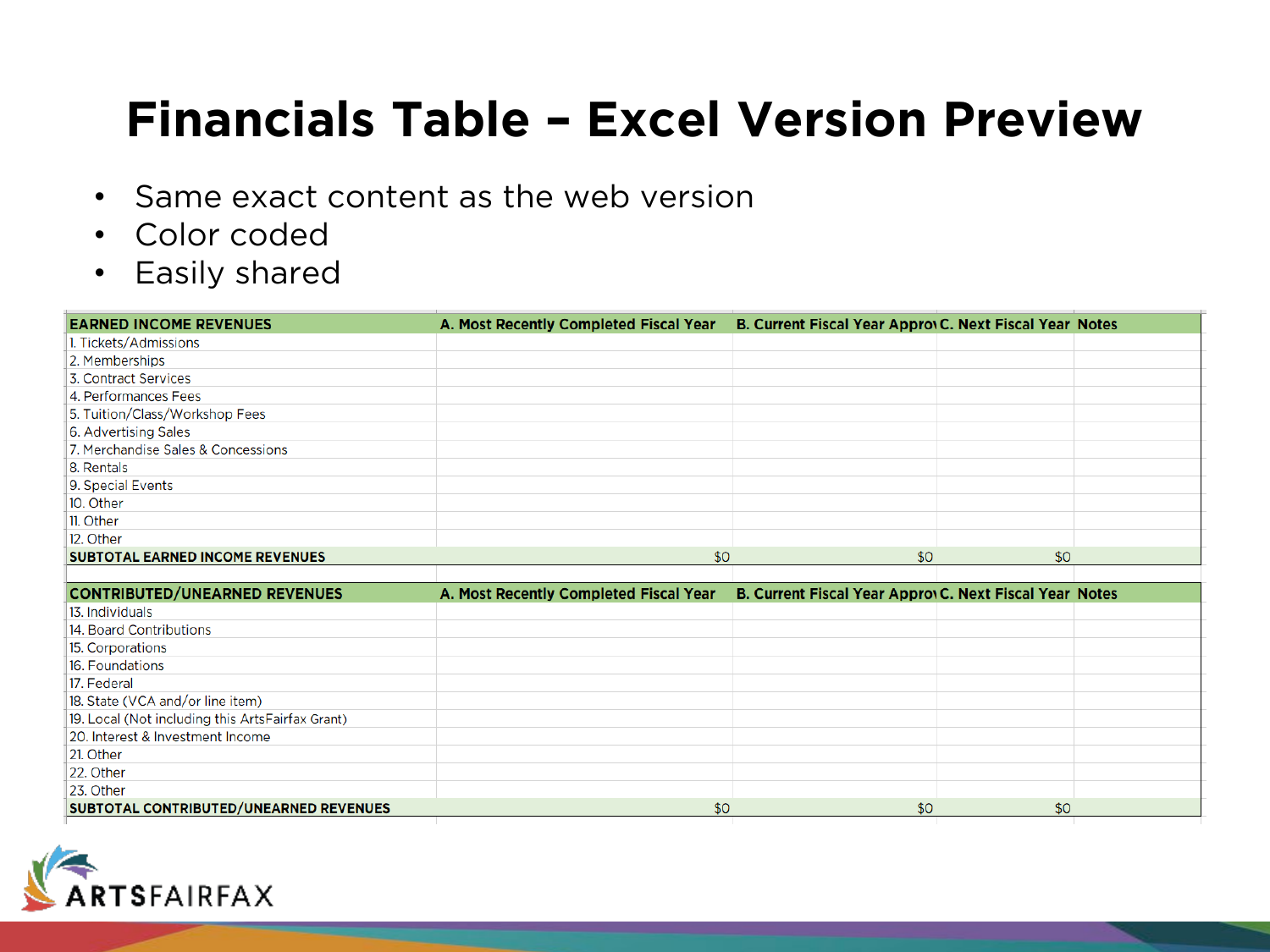# **Budget Narrative**

### • **Explain…**

- All elements of your budget, particularly any unusual or atypical income or expenses
- Substantial (i.e., a change of 20%) increases or decreases in your budget
- Influence of the pandemic
- Plans to build/rebuild reserves and endowments
- Pending application through the Virginia Commission for the Arts

#### **No fixed word count – suggested range 200 - 300.**

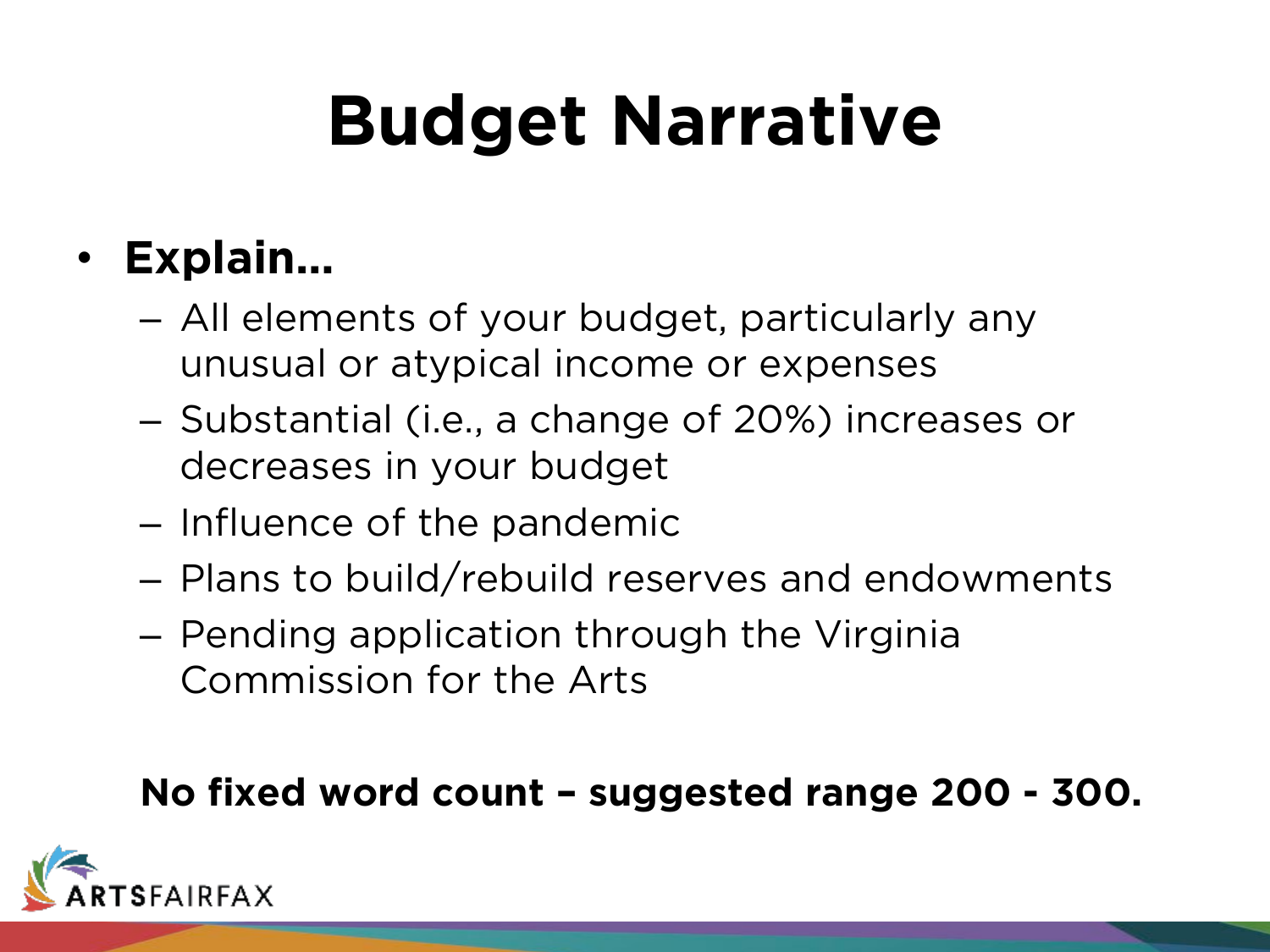# **Submittable Tips and Tricks**

#### • **Submittable's tables can be slow**

- Take your time
- Save and return to the application later
- Click outside of last filled cell to ensure sums add up correctly
- Optional fill in the Excel Worksheet version of the Financials Table before submitting the final web version|

#### • **Submittable Collaboration tool**

- Each organization should choose one submittable account for final submission
	- designate submission owner
- Collaboration tool enables multiple people to work simultaneously in an application
- [https://submittable.help/en/articles/3654810-how-can-i-](https://submittable.help/en/articles/3654810-how-can-i-invite-people-to-collaborate-with-me-on-a-submission) invite-people-to-collaborate-with-me-on-a-submission

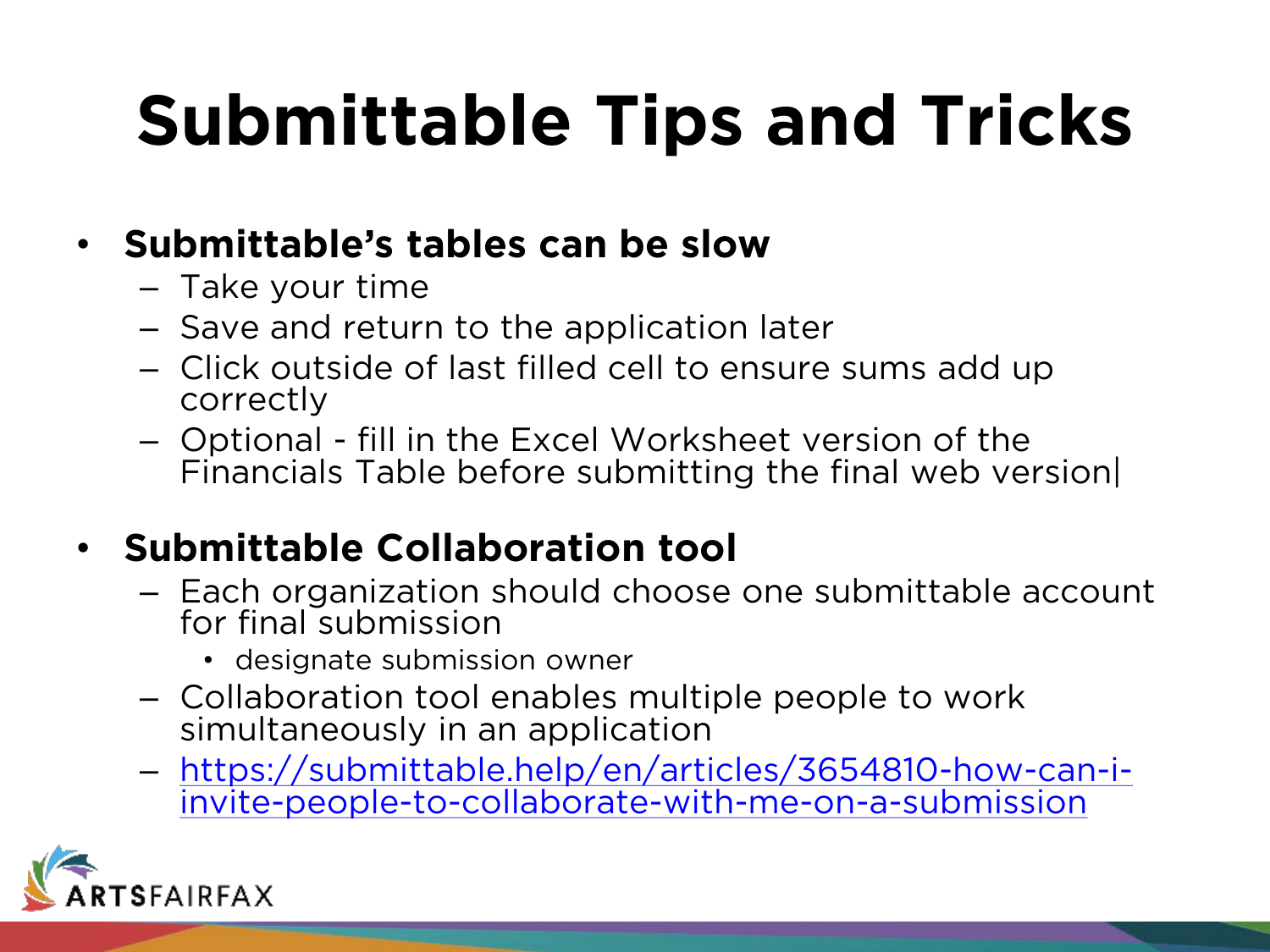# **Collaboration Tool**



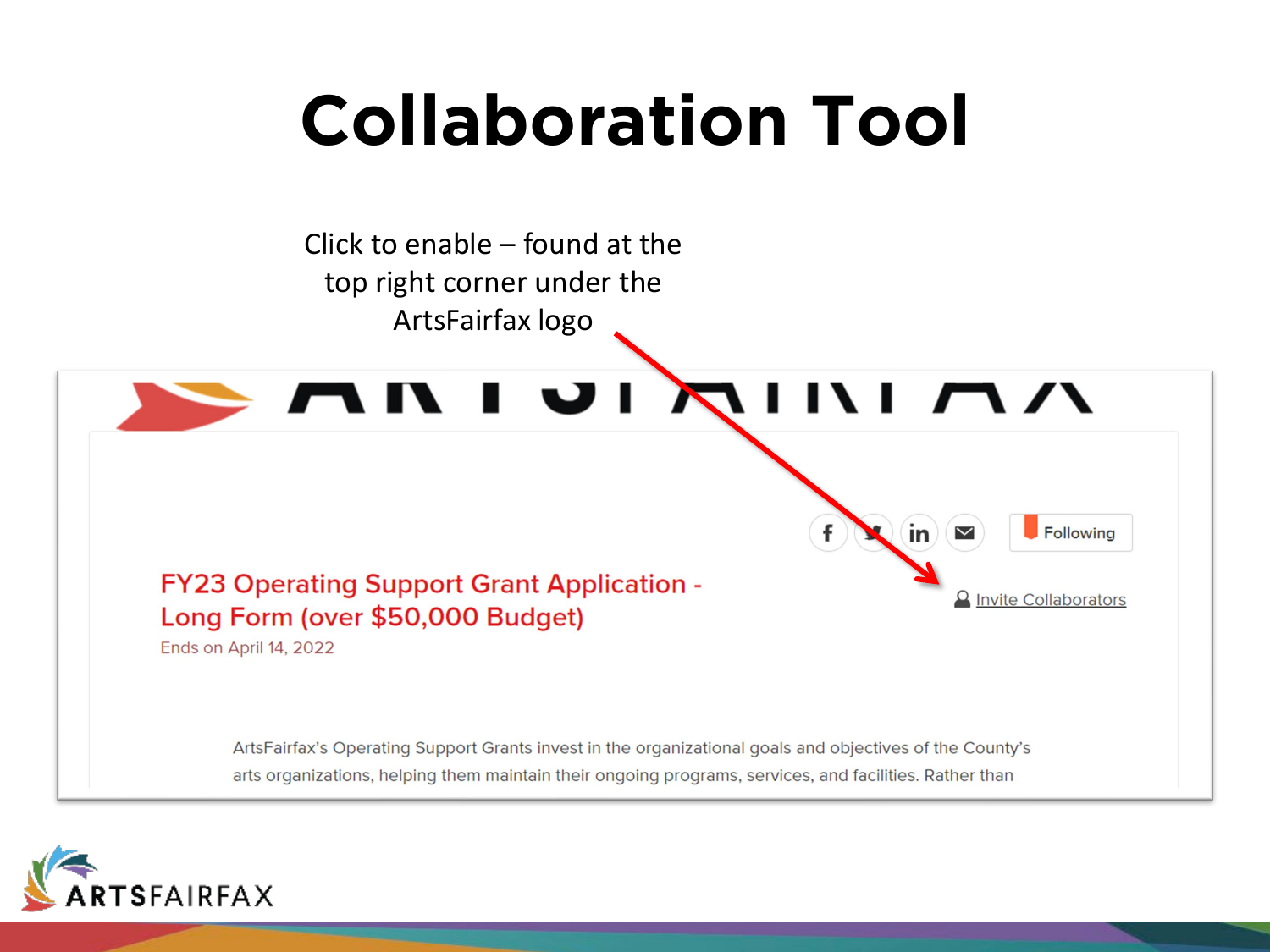# **Date Reminders**

- March 15, 2022 DEIA Learning Cohort application deadline
- March 31, 2022 AIR Grant Interim Report deadline
- **April 14, 2022 – FY23 Operating Support Grant application deadline**
- May 1, 2022 Capital One Hall Space Request Season 3 deadline
- **May 11 – 13, 2022 – FY23 Operating Support Grant Review Panels**
- August 1, 2022 FY22 Operating Support Final Reports deadline
- **August 2022 – FY23 Operating Support Grant Award Announcements**

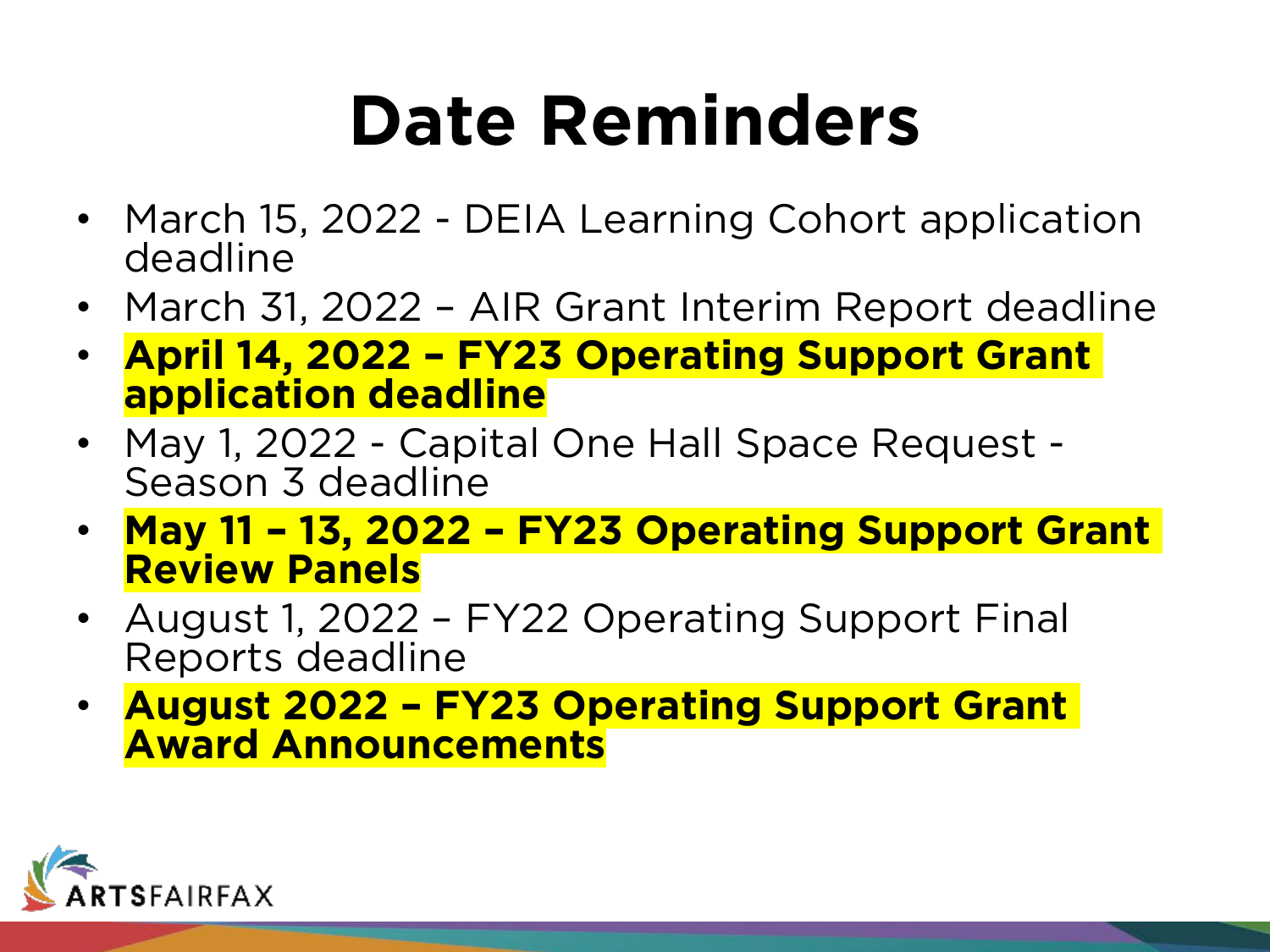### **Contact**

- **Jackie Dubin, Grants Manager ArtsFairfax**
	- [571-395-4625](tel:571-395-4625)

– [jdubin@artsfairfax.org](mailto:jdubin@artsfairfax.org)

• **Sarah Bright Yaneza, Owner The Bright Solutions**

– [sbyaneza@thebrightsolutions.com](mailto:sbyaneza@thebrightsolutions.com)

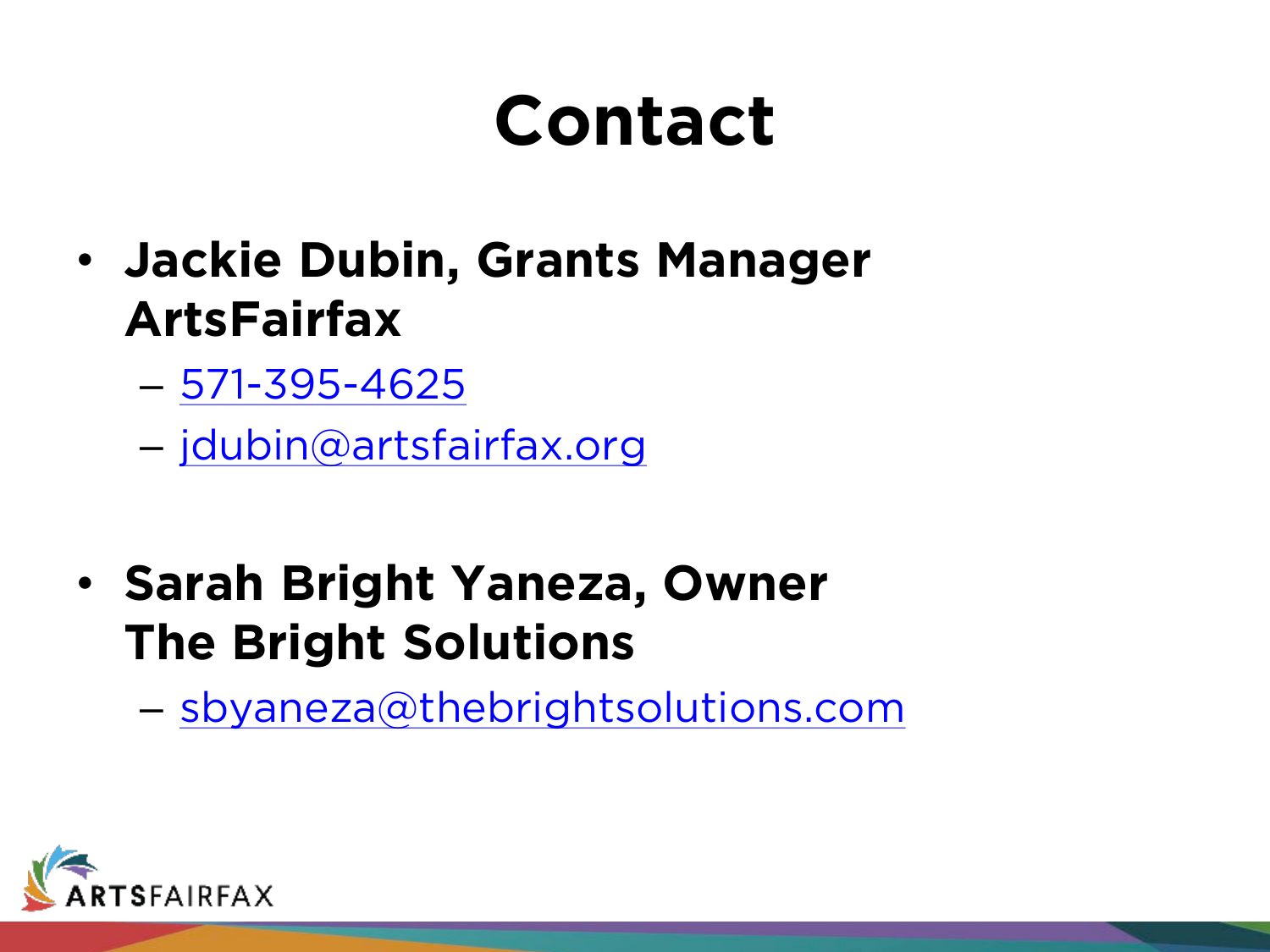### **General Accounting Explanations**

- **Treasurer's report:** Refers to a report that is prepared by the Treasurer of the Board of Directors. Will not be certified financial statements, but whatever report internally that has basic reports such as: Balance Sheet, Income Statement, Cash Flows Statement.
- **Profit & Loss Statement/Statement of Income/Statement of Activities:** Report that shows all revenue and expense for current fiscal period. Can also show comparative periods or timelines as well.
- **Expense:** purchases made on behalf of the organization. Use of funds. For example: utility expense.
- **Income or Revenue:** funds received on behalf of the organization. Source of funds. For example: ticket revenue.
- **Contributed Income:** funds received as part of individual, corporate, foundation, or government support. Also, can be contributions of non-cash, in-kind donation of service or goods.
- **Earned Income:** funds received as part of program or service offerings.
- **Deficit or Surplus:** Deficit = more expense than income. Surplus = more income than expense. Each year an organization will end with either a deficit, a surplus, or will break even (neither a surplus nor a deficit).